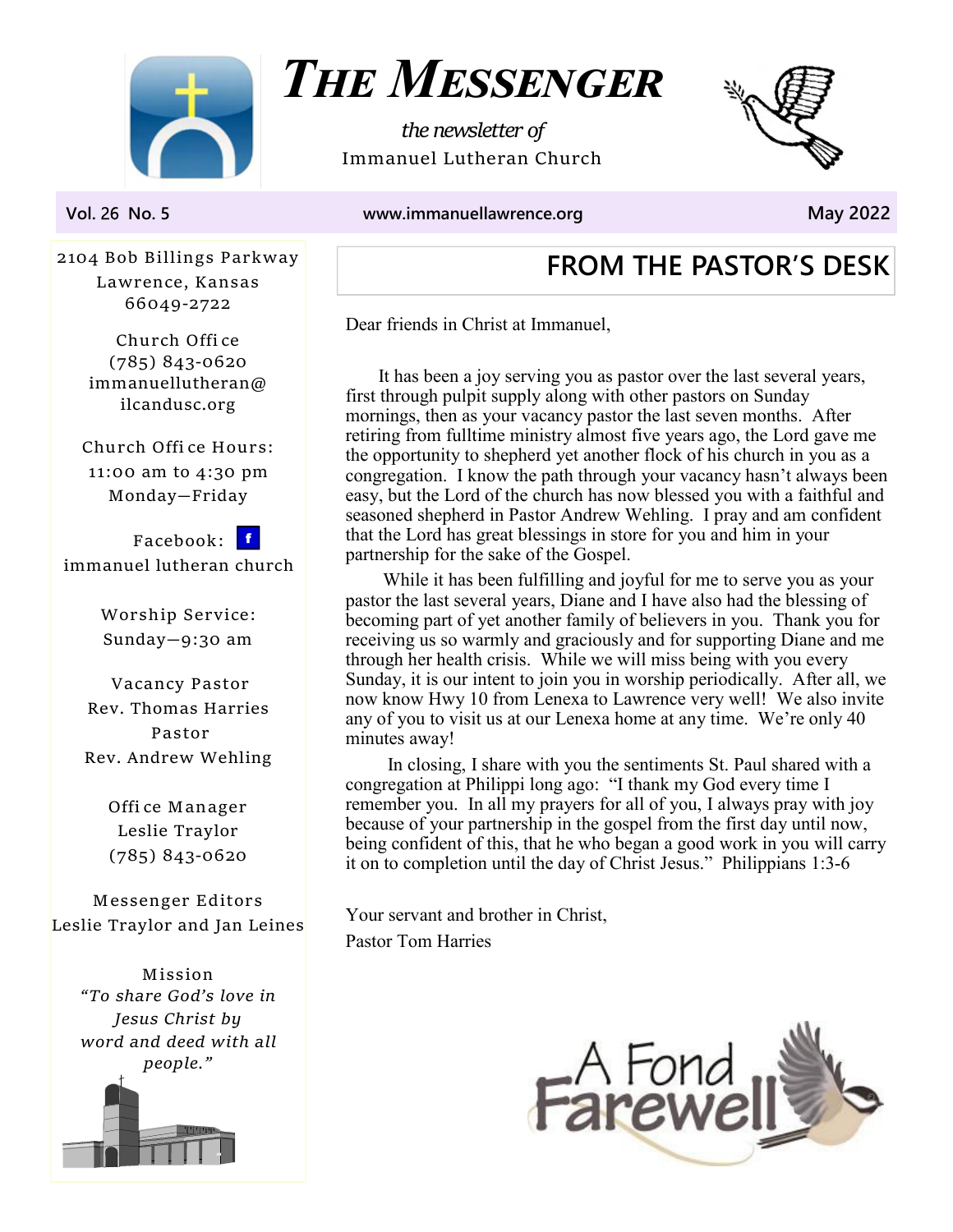# Council Minutes — APRIL 2022 Immanuel Lutheran Church

## April 13, 2022

### Mission: To Share God's love in Jesus Christ by Word and Deed to all people.

Call to order: The meeting was called to order by Kristel Lewis at 6:36 pm.

Attendees by Zoom: Kristel Lewis, Mark Crabtree, Tim Hetzler, Sara Deterding, Amy Wilson, Barb Riley, Pat McCandless, Pastor Tom Harries. Guest: Pastor Andrew Wehling Absent: Brandon Sack

Opening Devotion/Prayer was given by Pr. Harries.

Consent Agenda was moved and accepted by Tim Hetzler, and seconded by Sara Deterding. Agenda accepted.

- No items were removed from the agenda
- Minutes were approved via email
- ā Tim Hetzler submitted treasurer's report via email
- Statistics report as submitted via email
- ā ILC Services- Property and Grounds submitted by Tim Hetzler
- ā Church Calendar responsible party reminder to send updates to Office Manager

#### Review of reports

#### Board of Spiritual Affairs

- o Mark Crabtree reported that Holy week includes Maundy Thursday, Good Friday and Easter services. Easter will have two services 8:30 and 11:00 am with youth breakfast.
- o Elders are discussing returning to weekly communion after Easter Sunday.

#### Board of Educational Ministries

- o Confirmation will be held May 8.
- o Youth will serve the traditional Easter breakfast Motion for Ash Wednesday offering between services.
- o Mark reported that the Campus Ministries will probably discontinue activities after May 8, 'Stop day,' but are considering some social events.

#### Board of Outreach

o No report.

## Special Reports

#### Seat-Filler-for-Administrative-Duties

o Mark Crabtree reported that Leslie has transitioned to her laptop. Discussion of copier lease and new phone system is in progress.

o Bulletin size and pages are being discussed with pros and cons on using the Lutheran Hymnal instead of printing hymns in the bulletin.

#### Pastor Harries report

- o Officiated at funeral for Edith Bogart.
- o Palm Sunday was well attended.
- Old Business
	- Sharon Leggott and Margaret Peterson are new LINK coordinators. Serving went well on April 12.
	- o Lay delegates for Kansas District Convention are Dudley Karstensen and Pastor Wehling; Caryn Scott will be alternate.
	- o Pastor Wehling's Installation service: Pastors Harries/Wehling are preparing the service. Amy Wilson is overseeing reception. Kristel is overseeing meal needs for Wehling family/ friends. Thank yous will be in the program and Kristel will have paperwork to sign for the official call document.

#### New Business

#### Approve allocation of housing allowance for Pastor Wehling

- o Pat McCandless moved and seconded by Tim Hetzler.
	- ā Resolved, that Immanuel Lutheran Church, as a standing resolution to remain in force and effect until such time as amended or revoked, hereby authorizes and establishes a housing allowance for Reverend Andrew Wehling for the duration of service in an amount each year equal to 60 percent of that person's annual compensation. The gross salary as per the salary guidelines is before any benefits or allowances are added.
		- Motion was passed.

o A motion was made by Mark and seconded by Sara that Ash Wednesday offerings be given to the Kansas District to support scholarships for current and future church workers. Motion passed

## Administrative assistant week- April 27

o Amy will handle.

### Appoint Financial Review Committee

o Kristel will check with Chuck Peterson to find out more information. A list of names was brainstormed for members to ask to be on the committee.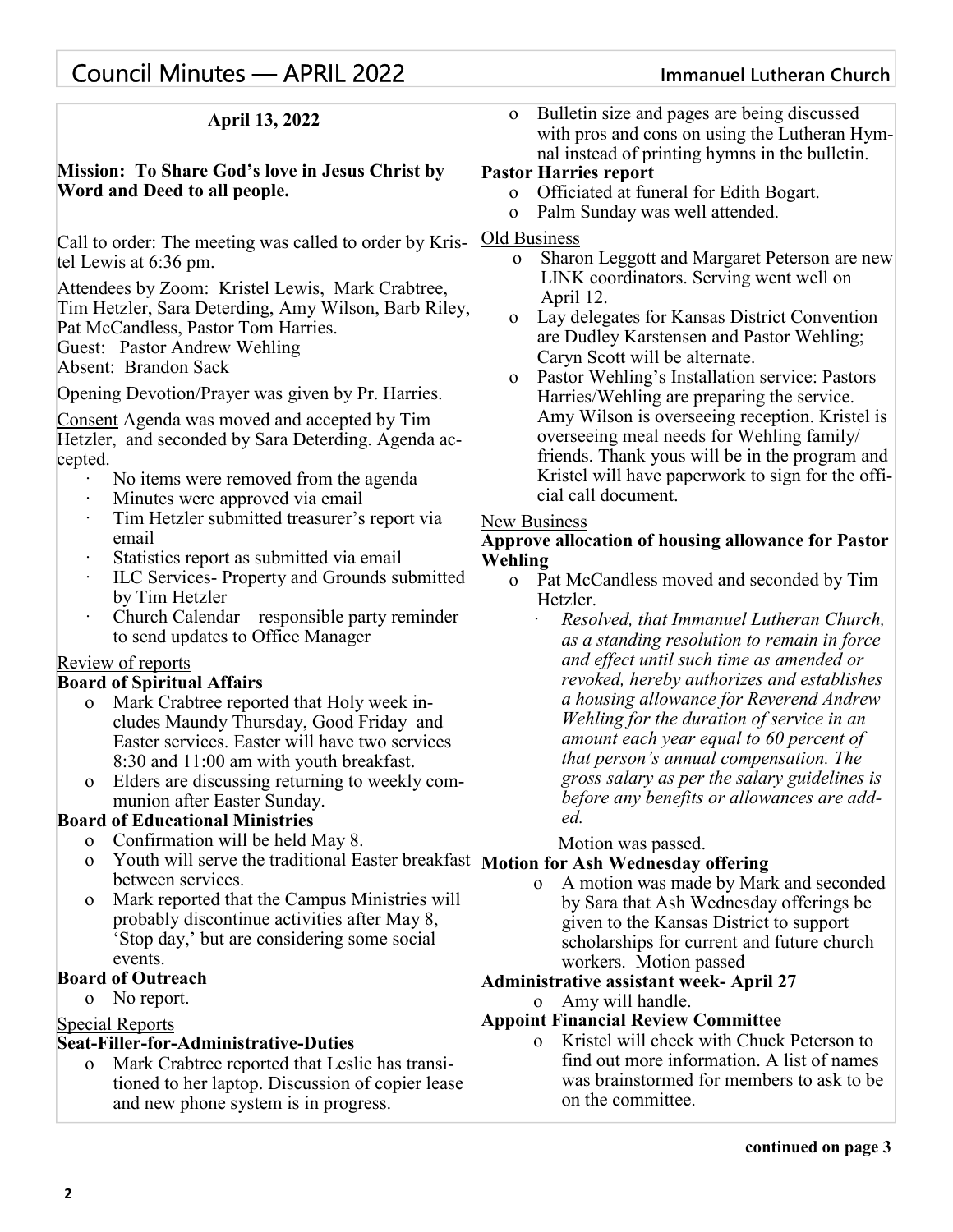## April 2022 Council Minutes, continued from page 2 Announcements

o Amy mentioned that it does not have to be someone with a financial background, just someone not involved in the position of treasurer

#### Usher for Easter Sunday /late service

o Kristel will contact several people to see if they can help

### Ministry/Group list

o Kristel provided via email a separate list of ministry groups and leaders.

### Pastor Wehling update

- o Pastor Wehling discussed the Policy Governance. He has visited with other pastors and recommends we wait 6 to 12 months then revisit how we want to move forward. The Council agreed.
- o He would like to improve and have a good relationship with Pastor Kilgo and congregation at Redeemer, Lawrence.
- o It was reported that Pastor Kilgo has replaced Pr. Bruss as our circuit visitor.
- o Pastor's movers will arrive in Lawrence on April 21. Pastor and Miriam will return to Liberal on April 23. He will begin in office at Immanuel on Thursday, May 5. The installation will be on May 8.
- o Other questions were answered in regard to:
- ā Sunday worship schedule at present time
- Immanuel will have one day VBS on August 21
- ā Thanksgiving Service
- ā Children's Christmas Program
- $\cdot$  Christmas Eve
- $\cdot$  Christmas Dav
- New Year's Eve
- New Year Day

Closing prayer - Pastor Harries closed with a prayer. Mark moved the meeting adjourn at 8:00 pm, Amy seconded, and the motion passed.

Next month's council meeting will be held Wednesday May 11 at 6:30 pm in person at Immanuel

Respectfully submitted, Barb Riley Council Secretary

MOTHER'S DAY FLOWERS The youth are excited to sell potted flowers again for Mother's Day this year! The youth will be decorating 6-inch clay pots and planting flowers in them. They will be selling these for \$10 each with the proceeds going to the youth group. These will make a great gift for your mom, grandma, aunt, neighbor, friend, or yourself! They will be taking pre-orders for these and collecting money when you pick up your flowers on Mother's Day. They will have a few extras, but to ensure that you get one, please pre-order! To order yours, please email Tiffany McCandless at ilcyouthcoordinator@gmail.com or call/text her at 785-218-9944. Order your one-of-a-kind gift today!

LAST CALL FOR GERMANY TRIP There still is a little time to join with the 25 people who are registered for the Germany Tour next September 3- 12, 2022. This colorful and inspirational tour includes visiting sites of Luther and the Reformation along with many other cultural and historical sites of Germany. The tour concludes with the world famous Passion Play in Oberammergau. Tickets for the play are still available but becoming limited so time is of the essence. Brochures of the tour are available in the narthex or contact tour host, Pastor Tom Harries, at 913-888-4772.

CONFIRMATION Instruction is concluding for this school year for our middle school students, having learned so much under the leadership of Pastor Heine.

Three young men will be confirmed on Sunday, May 8, during our church service: Oliver Dwyer, Ethan Lahm, and Isaac Mosier. Please be in prayer for these three and plan to attend church on Confirmation Sunday to support them in this next step of their faith.



SAVE THE DATE for Pastor Wehling's Installation service at Immanuel Lutheran on the afternoon of May 8, at 2:30 pm. We hope that you can plan to spend some time on your Mother's Day with your church family as we welcome our new pastor.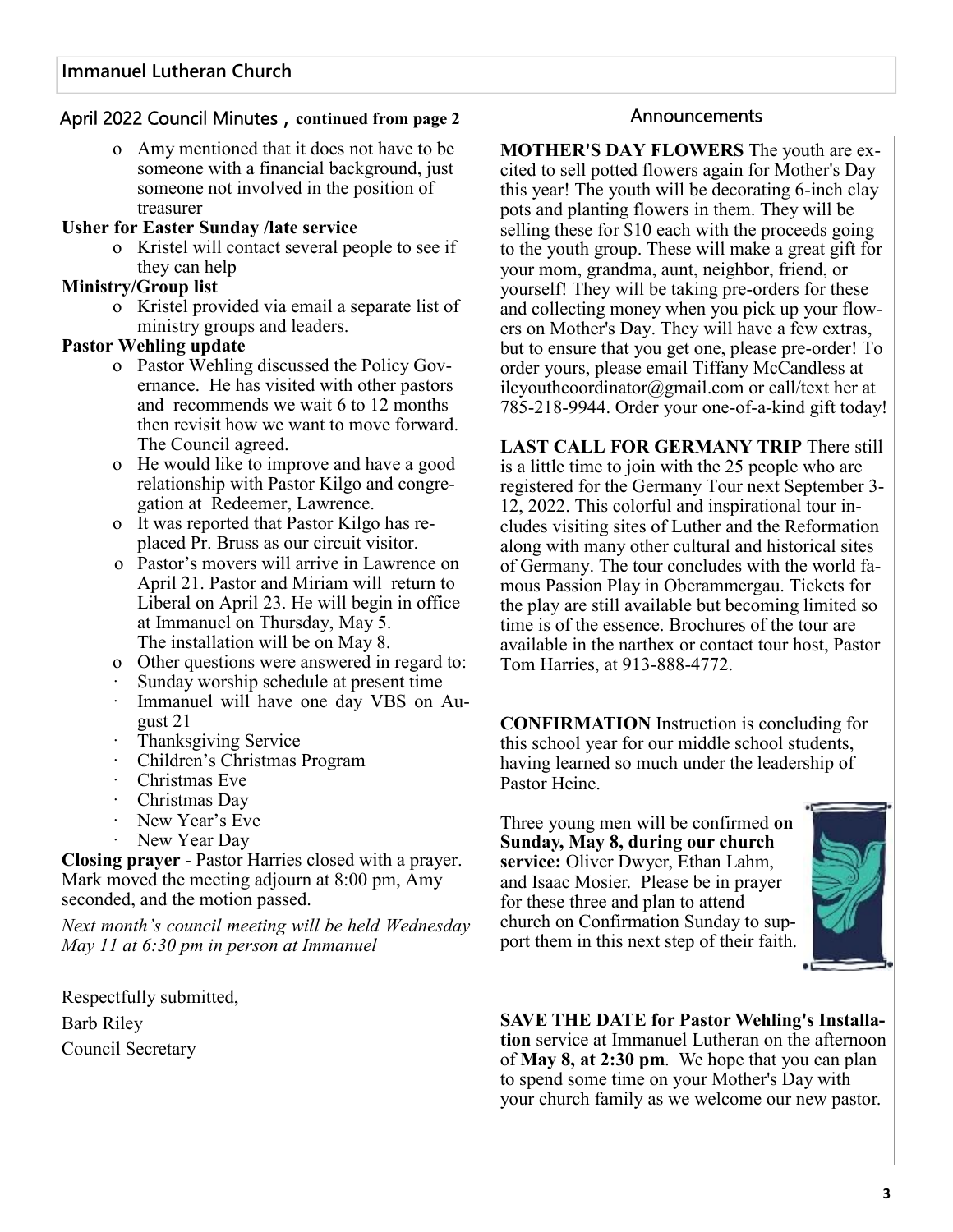# A LETTER FROM OUR NEW PASTOR

## Hello, Immanuel Lutheran Church!

So, where do we start?

I've been asking that question a lot lately. Packing and moving a home and office includes a great deal of pondering where to begin. The task is complicated and overwhelming, with things to do everywhere you look. Where to start? Thankfully, we did begin and the task is largely completed. Miriam and I are grateful to so many of you who helped us in various ways with this move.

But the question is before us again as we begin ministry together with you at Immanuel. Where do we start? What is our first priority at Immanuel? What needs attention first? There are quite a few options because churches are complicated organizations. There are people to get to know and budgets to review and constitutions to update. There are worship services and Bible classes and council meetings. The list is quite long. Where do we begin?

For Lutherans, the place to begin is at the center – the center of our Christian faith and life together, the center of our theology. Everything we do revolves around the center. When properly centered, we can accomplish much that blesses both the Church and world. But if our center is off, the Church becomes wobbly and confused.

So, what is the central teaching of the Christian faith? It has to do with a right relationship with God. It answers the questions, "Am I right with God?" and, "How do I know that I am right with God?" The Lutheran reformers answered these questions this way in Article IV of the Augsburg Confession: "Our churches teach that people cannot be justified before God by their own strength, merits, or works. People are freely justified for Christ's sake, through faith, when they believe that they are received into favor and that their sins are forgiven for Christ's sake."

In other words, justification before God – being right with God – is a gift from God. It is received by God's grace through faith in Christ – faith in what Jesus did for us when He suffered and died for our sins and rose again in victory over death and hell. We don't trust in ourselves for salvation, but in Jesus and what He has done for us. Because of Jesus, your sins are paid for and forgiven. Because of Jesus, you are made right with God. Because of Jesus, you have new and eternal life. That's the center of our Christian faith and life. That's the place to begin.

We are made right with God freely by His grace, through faith in Christ. This is our center. This is the teaching that everything else revolves around. This is where we start.

So, here we go, together.

The Lord be with you!

Pastor Wehling

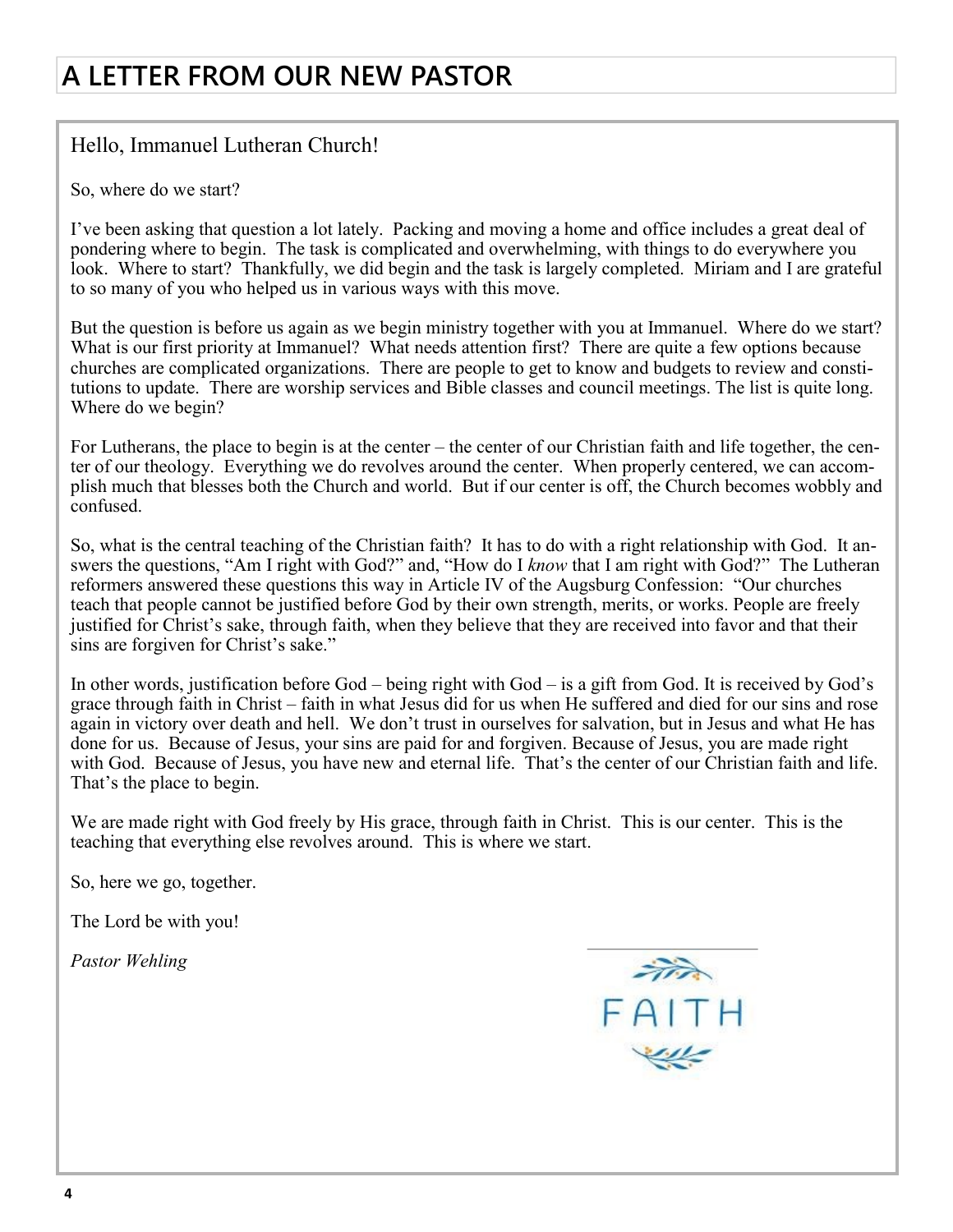| <b>NOTEWORTHY NUMBERS</b><br><b>Immanuel Lutheran Church</b>                                                                                                                                                                                                                                                                                                                                                                                                                                                                                                                                                                                                                                     |                                  |                                                                                                                                                                                                                                                                                                                                           |                      |              |                                    |            |
|--------------------------------------------------------------------------------------------------------------------------------------------------------------------------------------------------------------------------------------------------------------------------------------------------------------------------------------------------------------------------------------------------------------------------------------------------------------------------------------------------------------------------------------------------------------------------------------------------------------------------------------------------------------------------------------------------|----------------------------------|-------------------------------------------------------------------------------------------------------------------------------------------------------------------------------------------------------------------------------------------------------------------------------------------------------------------------------------------|----------------------|--------------|------------------------------------|------------|
| <b>Income and Expenses</b>                                                                                                                                                                                                                                                                                                                                                                                                                                                                                                                                                                                                                                                                       |                                  |                                                                                                                                                                                                                                                                                                                                           | March 2022           | Offerings:   | general fund                       | designated |
| General Offerings                                                                                                                                                                                                                                                                                                                                                                                                                                                                                                                                                                                                                                                                                | \$18,957                         |                                                                                                                                                                                                                                                                                                                                           |                      |              | \$408                              | \$775      |
| <b>Building Use</b>                                                                                                                                                                                                                                                                                                                                                                                                                                                                                                                                                                                                                                                                              | \$360                            |                                                                                                                                                                                                                                                                                                                                           |                      |              | \$6,175                            | \$1,058    |
| from Other Accounts                                                                                                                                                                                                                                                                                                                                                                                                                                                                                                                                                                                                                                                                              | \$1,672                          |                                                                                                                                                                                                                                                                                                                                           |                      |              | \$3,805                            | \$100      |
| <b>Total General Receipts</b>                                                                                                                                                                                                                                                                                                                                                                                                                                                                                                                                                                                                                                                                    | \$20,629                         |                                                                                                                                                                                                                                                                                                                                           |                      |              | \$8,209                            | \$501      |
| <b>Total General Expenses</b>                                                                                                                                                                                                                                                                                                                                                                                                                                                                                                                                                                                                                                                                    | \$22,159                         |                                                                                                                                                                                                                                                                                                                                           |                      | <b>Total</b> | \$18,957                           | \$1,983    |
| Net Income (Loss)                                                                                                                                                                                                                                                                                                                                                                                                                                                                                                                                                                                                                                                                                | \$(1,530)                        |                                                                                                                                                                                                                                                                                                                                           |                      |              |                                    |            |
|                                                                                                                                                                                                                                                                                                                                                                                                                                                                                                                                                                                                                                                                                                  |                                  |                                                                                                                                                                                                                                                                                                                                           |                      |              |                                    |            |
| <b>Charles Maples</b><br>1                                                                                                                                                                                                                                                                                                                                                                                                                                                                                                                                                                                                                                                                       | Eve Herschell                    | 9                                                                                                                                                                                                                                                                                                                                         | Luke Lewis           | 18           |                                    |            |
| Alison Young<br>1                                                                                                                                                                                                                                                                                                                                                                                                                                                                                                                                                                                                                                                                                | Stephanie Pfannenstiel 11        |                                                                                                                                                                                                                                                                                                                                           | Rosalee Neibarger    | 18           |                                    |            |
| <b>Delisa Drewes</b><br>1                                                                                                                                                                                                                                                                                                                                                                                                                                                                                                                                                                                                                                                                        | Lew Llewellyn                    | 11                                                                                                                                                                                                                                                                                                                                        | Kristie Rock         | 19           |                                    |            |
| Myers Lund<br>3                                                                                                                                                                                                                                                                                                                                                                                                                                                                                                                                                                                                                                                                                  | Stella Mosier                    | 12                                                                                                                                                                                                                                                                                                                                        | Isaac Mosier         | 21           |                                    |            |
| Angus Lund<br>3                                                                                                                                                                                                                                                                                                                                                                                                                                                                                                                                                                                                                                                                                  | <b>Tyler Deterding</b>           | 12                                                                                                                                                                                                                                                                                                                                        | <b>Brent Wiese</b>   | 21           |                                    |            |
| Vernon Bartels<br>3                                                                                                                                                                                                                                                                                                                                                                                                                                                                                                                                                                                                                                                                              | Lynn Krusemark                   | 12                                                                                                                                                                                                                                                                                                                                        | Eric Wittman         | 24           |                                    |            |
| Mark Crabtree<br>4                                                                                                                                                                                                                                                                                                                                                                                                                                                                                                                                                                                                                                                                               | Jaycie Thaemert                  | 13                                                                                                                                                                                                                                                                                                                                        | Marissa Pope         | 26           | <b>BIRTHDAYS AND ANNIVERSARIES</b> |            |
| <b>Brian Stapleton</b><br>6                                                                                                                                                                                                                                                                                                                                                                                                                                                                                                                                                                                                                                                                      | Laurie Powell                    | 14                                                                                                                                                                                                                                                                                                                                        | Maxine Brody         | 28           | Patrick and Debra McCandless       | 2          |
| Jack Landgrebe<br>6                                                                                                                                                                                                                                                                                                                                                                                                                                                                                                                                                                                                                                                                              | Maria Pope                       | 14                                                                                                                                                                                                                                                                                                                                        | Sheri Crabtree       | 28           | Beth and Bill Ackelmire            | 14         |
| Vicki Kubota<br>7                                                                                                                                                                                                                                                                                                                                                                                                                                                                                                                                                                                                                                                                                | Anne Ferguson                    | 14                                                                                                                                                                                                                                                                                                                                        | Dudley Karstensen 29 |              | Brian and Stephanie Stapleton      | 20         |
| 8<br>Jennica Mosier                                                                                                                                                                                                                                                                                                                                                                                                                                                                                                                                                                                                                                                                              | Kyle Deterding<br>Matt Llewellyn | 16<br>17                                                                                                                                                                                                                                                                                                                                  | Diane Miller         | 29           |                                    |            |
| <b>Parochial Report April</b><br>Death: Edith Bogart<br><b>Officers of the Congregation</b><br>2022                                                                                                                                                                                                                                                                                                                                                                                                                                                                                                                                                                                              |                                  | <b>Caleb Wehling</b> (son of Pastor Andrew and Miriam) will<br>serve a vicarage at St. John Lutheran Church in Mansfield,<br>Texas. He and his wife, Alicia will begin service there<br>shortly after Caleb completes his second year at Concordia<br>Seminary in St. Louis. May God bless them both with a<br>great learning experience! |                      |              |                                    |            |
| <b>Kristel Lewis</b><br><b>Pat McCandless</b><br><b>Vice President</b><br>President<br><b>Tim Hetzler</b><br><b>Barb Riley</b><br>Treasurer<br>Secretary<br><b>Board Chairs</b><br>Amy Wilson ———————————ILC Services<br>Brandon Sack———————————Outreach<br>Sara Deterding / Beth Dwyer-<br>------------Education<br>Mark Crabtree-Campion and Spiritual Affairs<br><b>Organizations</b><br>----Lutheran Women's Missionary League<br>Mark Crabtree - - - - - - - - - - - - - - Head Elder;<br>Joel Thaemert, Paul Hiller, Marty Couchman,<br>Dudley Karstensen - Elders<br><b>Church Office hours</b><br>11:00 am-4:30 pm, M-F<br>tel. 785-843-0620 or email:<br>immanuellutheran@ilcandusc.org |                                  |                                                                                                                                                                                                                                                                                                                                           |                      |              |                                    |            |